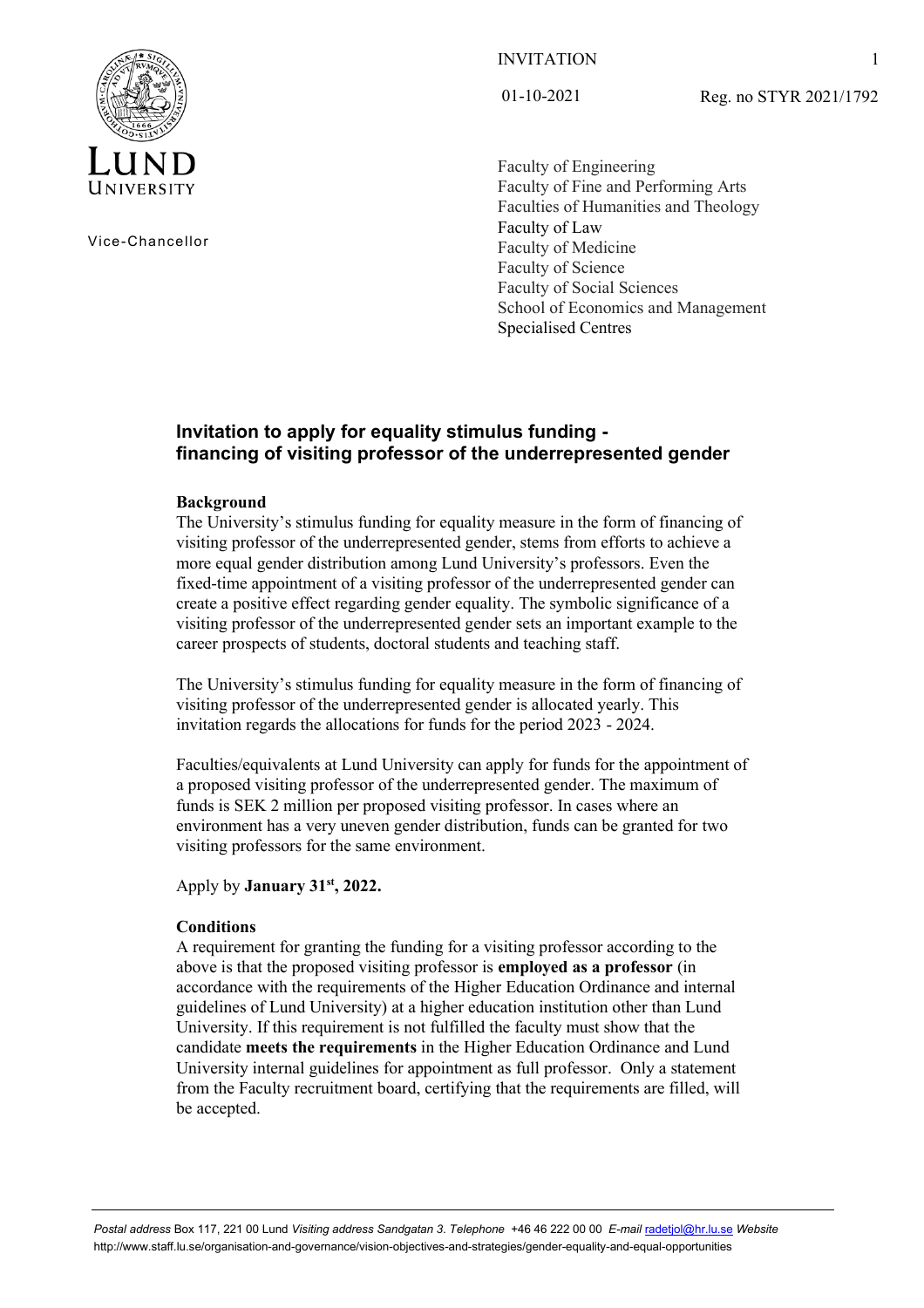Please note that it is only possible to employ a visiting professor for a maximum of 5 years within Lund University. In case the candidate already has reached the five year maximum of employment as a visiting professor within LU, it is not possible prolong the employment. It is therefore not possible to apply for the funding.

The visiting professor is to be of the underrepresented gender in the environment<sup>1</sup> that the professor is to be active. You need to state clearly how the professor can help can serve as a role model to students and staff and students of the underrepresented gender in the relevant subject.

## **Application requirements**

The application is to be made using the form available [here.](https://www.staff.lu.se/article/equality-stimulus-funding)

For an application to be processed, you need to clearly present the following information in the proposal:

- That the candidate is employed as a full professor at another higher education institution, in accordance with the Higher Education Ordinance and internal Lund University guidelines,
- Or, if that is not so, include a certificate by the Faculty´s recruitment board stating that the candidate satisfies the requirement for appointment as a full professor, in accordance with the regulations.
- A presentation of the candidate's research and teaching qualifications as well as other qualifications of importance for the work and study environment, including a complete CV
- Planned duties
- Applied amount,
- Cost calculation
- Starting date/s and duration of the stay/s at Lund University
- Percent of full time (up to 100 %) for the employment period
- Contact person for the application (at the department/equivalent)
- In what way can the professor act as a role model to employees and students of the underrepresented gender in the specified subject/department/equivalent research and teaching?
- A justification of why this workplace in particular has a need for a visiting professor of the underrepresented, if the workplace is considered to be same-gender<sup>2</sup> or moderately gender integrated?
- Signed by the contact, the Head of department and the Dean of Faculty

Send the complete application (using the application form) by email to radetjol $@$ hr.lu.se, by January 31<sup>st</sup>, 2022, at the latest.

## **Follow up**

<sup>&</sup>lt;sup>1</sup> "Environment" refers to research, teaching, a subject, faculty, department

 $2$  The term same-gender is commonly used when 80 % are of the same gender. If the ratio is 60–79 % of the same gender, the term moderately gender segregated is used, and if the ratio is 40–59 % it is deemed to be gender integrated (Dahlerup, Drude 2010, Jämställdhet i akademin: en forskningsöversikt [Gender equality in academia: a research overview]. Stockholm: Delegation for Gender Equality in Higher Education.)